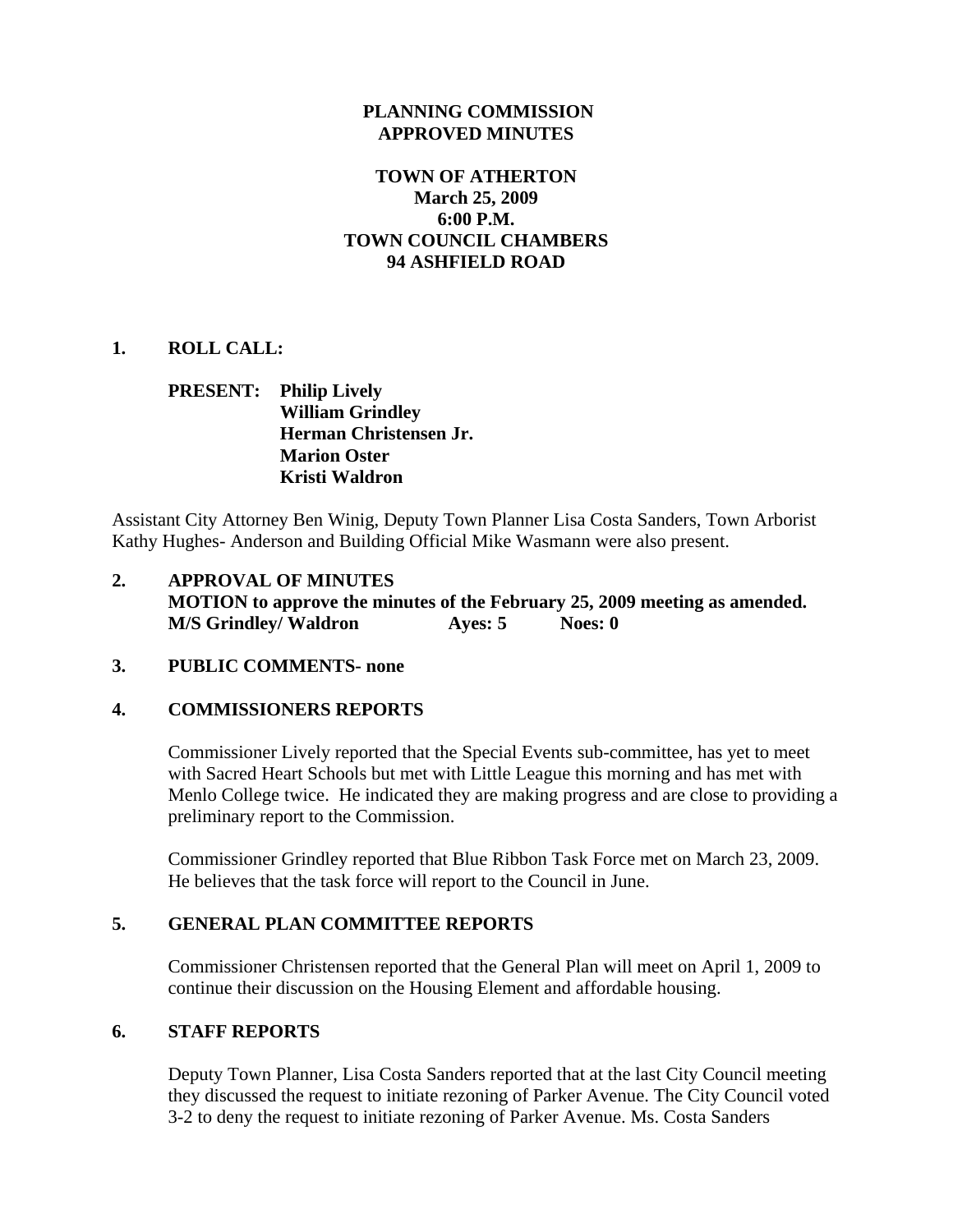> indicated that City Council will be holding a special meeting tomorrow, March 26, 2009 to continue unfinished business from the previous meeting.

## **NEW BUSINESS**

**7. Heritage Tree Removal Permit- 54 Barry Lane-** Heritage Tree Removal Permit to allow the removal of one heritage tree. Atherton Municipal Code Sections 17.36.140 and 8.10

Deputy Town Planner, Lisa Costa Sanders presented the staff report and indicated staff support as the removal would be beneficial to the neighboring pine trees and with the replacement planting requirements.

All Commissioners have indicated that they have visited the subject site and viewed the tree.

#### OPEN PUBLIC HEARING

Peter Blackmoore, proper owner, 50 Barry Lane asked the Commission to deny the removal of the heritage tree as it is a part of a cluster of pines on his property and near the 54 Barry Lane boundary line.

 Sandy Ayers, Creative Habitat Inc, indicated that initially in the landscape design they were keeping any mature trees on the property. They looked further at the tree in discussion for removal and noted that the tree is leaning into the cluster of pines on the neighboring property. She further indicated that it is not currently providing any screening to the property and feel with the replacement trees requested of Staff would provide additional screening throughout the property.

Mr. Blackmoore noted that he does not see the lean and does not see any risk to his property.

Commissioner Lively indicated that in Town Arborists report that the neighboring property indicated their support for the removal.

Mr. Blackmoore indicated that no one asked them for approval, that the developer came to the house when his wife was recovering from surgery and did not discuss the tree.

Ms. Ayers questioned if the Commission were to deny the removal of the Heritage tree, would this absolve the owner of any liability going forward if the tree did at some point fall onto the neighboring property.

Ben Winig, Assistant City Attorney, indicated that the Town does not assume liability by denying the application.

# CLOSE PUBLIC HEARING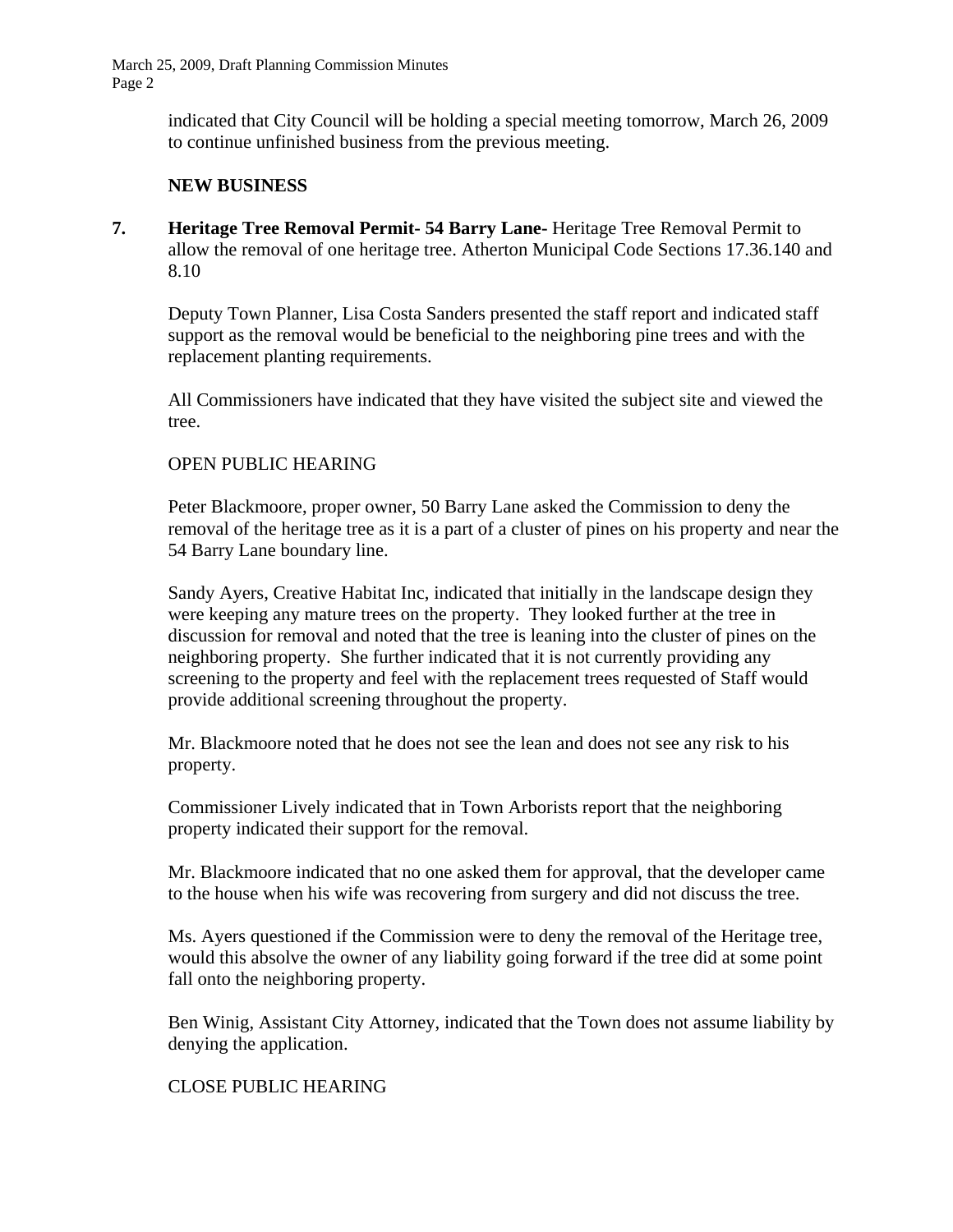> Commissioner Lively indicated he visited the site and would disagree with the percentage of lean and believes if the tree were removed, the cluster of trees on the neighboring property would be bare on the one side. He noted that he would deny the request for the removal of the heritage tree.

> Commissioner Grindley indicated he also visited the site and believes that with the replacement trees required with the removal would provide better screening than this one tree and therefore would support the removal of the pine tree.

> Commissioner Christensen noted that the reason the tree is requested for removal is at the preference of the property owner, the tree is not in danger. He therefore would not support the removal of the tree in discussion.

> Commissioner Waldron indicated that this is a difficult case. The tree is in good health, however can see why it would be compelling to follow through with the removal because of the required replacement planting.

Chair Oster indicated that she visited the site and did not feel the lean would jeopardize the other trees. She further noted that the tree in discussion has been shading the other three pine trees on the neighboring property, and if removed would be extremely bare. She questioned if the removal would impact the neighboring trees.

Town Arborist, Kathy Hughes Anderson indicated that if the tree were removed, they could limit the grounding of the stump to twelve inches, so there would not be a negative impact to the roots of the neighboring trees.

Chair Oster noted that there are very few large trees on the property and the requested replacement trees would do more for screening. She indicated she does not like to remove a heritage tree but does feel that with the four replacement trees, they would give the property more balance.

**MOTION to approve the Heritage Tree Removal Permit for the removal of one heritage tree at 54 Barry Lane based on the following finding and subject to the conditions listed in the Heritage Tree Removal Certificate:** 

 **M/S Grindley/ No second, Motion dies.** 

**MOTION to deny the Heritage Tree Removal Permit for the removal of one heritage tree at 54 Barry Lane based on the finding that the removal of the heritage tree would be contrary to the purpose and intent of the Atherton General Plan as the tree is in good health and is not in conflict with any improvements to the property:** 

**M/S Christensen/ Lively Ayes: 4 Noes: 1 (Grindley)** 

Chair Oster advised of the 10-day appeal period.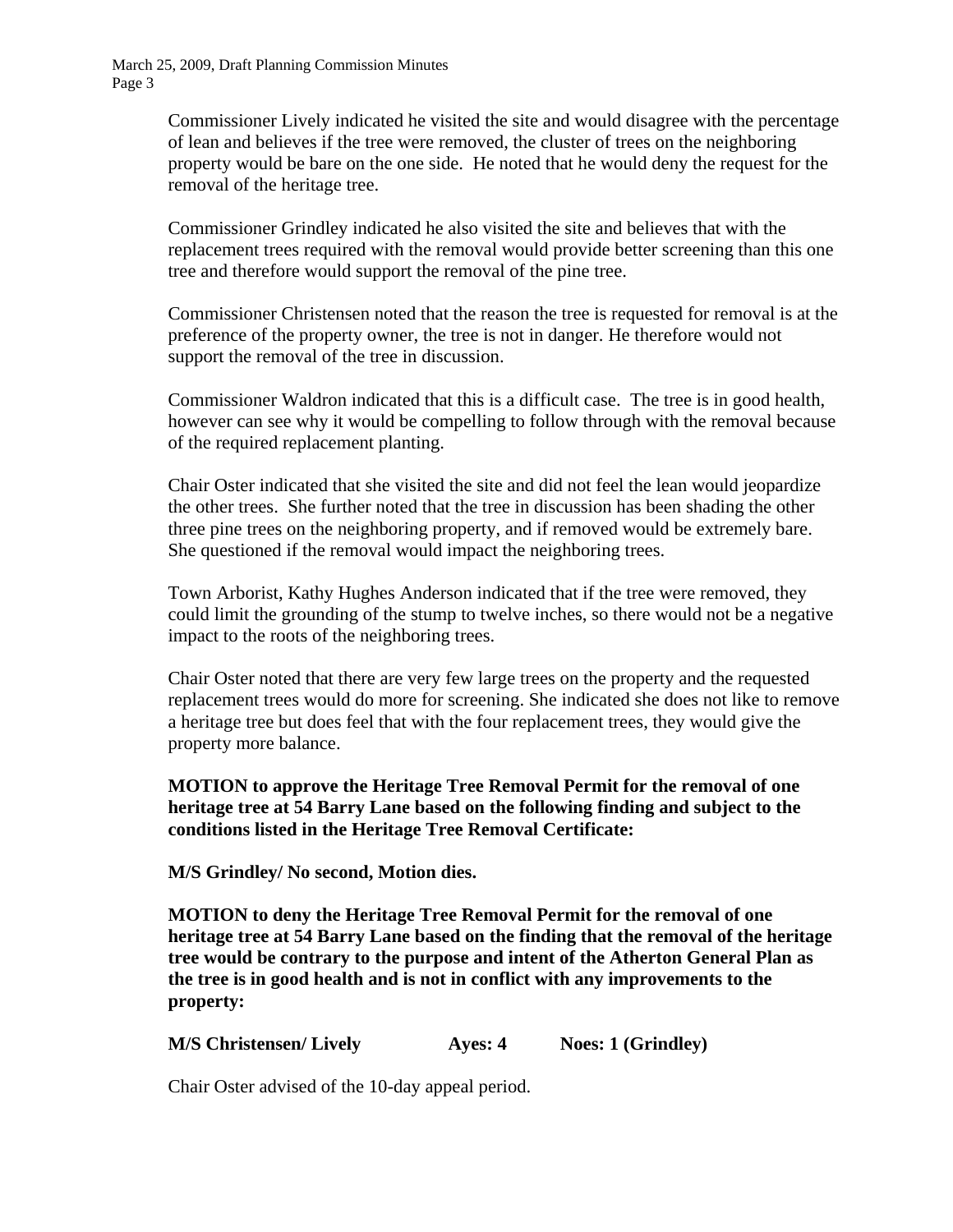#### **8. General Plan and Zoning Plan Amendment- 50 Valparaiso and 98 Leon Way-**

Amendment to the Atherton General Plan and Zoning Plan to redesignate parcel 2, 98 Leon Way from Public Facilities and Schools to Low Density Single Family Residential and rezone the parcel from PFS to R1-A and amendment to the Atherton General Plan and Zoning Plan to redesignate the "Legacy" parcel (northeast end of Menlo School Parking Lot adjacent to Valparaiso Avenue) from Low Density Single Family Residential to Public Facilities and School and rezone the parcel from R1-A to PFS. Atherton Municipal Code Section 17.16.020

Deputy Town Planner, Lisa Costa Sanders presented the staff report and indicated support for the recommendation to City Council for approval.

Commissioner Lively questioned why the parcel is labeled "Legacy" parcel. Ms. Costa Sanders noted that this was designated on tentative parcel map from Menlo Schools.

#### OPEN PUBLIC HEARING

David McAdoo, Director of Operations, Menlo School, indicated that they are here to satisfy the condition of the Tentative Parcel Map and it is essentially just a house keeping item.

#### CLOSE PUBLIC HEARING

Commissioner Waldron noted that this is to tidy things up and therefore would support the recommendation to City Council for adoption.

Commissioner Christensen also indicated his support.

Commissioner Grindley concurred with Commissioner Christensen.

Commissioner Lively expressed his support.

Chair Oster also expressed her support.

**MOTION to recommend City Council adopt the resolution entitled "A Resolution of Planning Commission of the Town of Atherton Recommending City Council Adoption of the General Plan Amendment and Rezoning of Portions of the Menlo School and College Property," based on the following finding:** 

# **M/S Lively/ Grindley Ayes: 5 Noes: 0**

- **Finding: 1.** The proposed zoning ordinance amendment is required to achieve the objectives of
- the general Plan and the provisions of Atherton Municipal Code Title 17 (the Zoning Title)

Chair Oster advised of the 10-day appeal period.